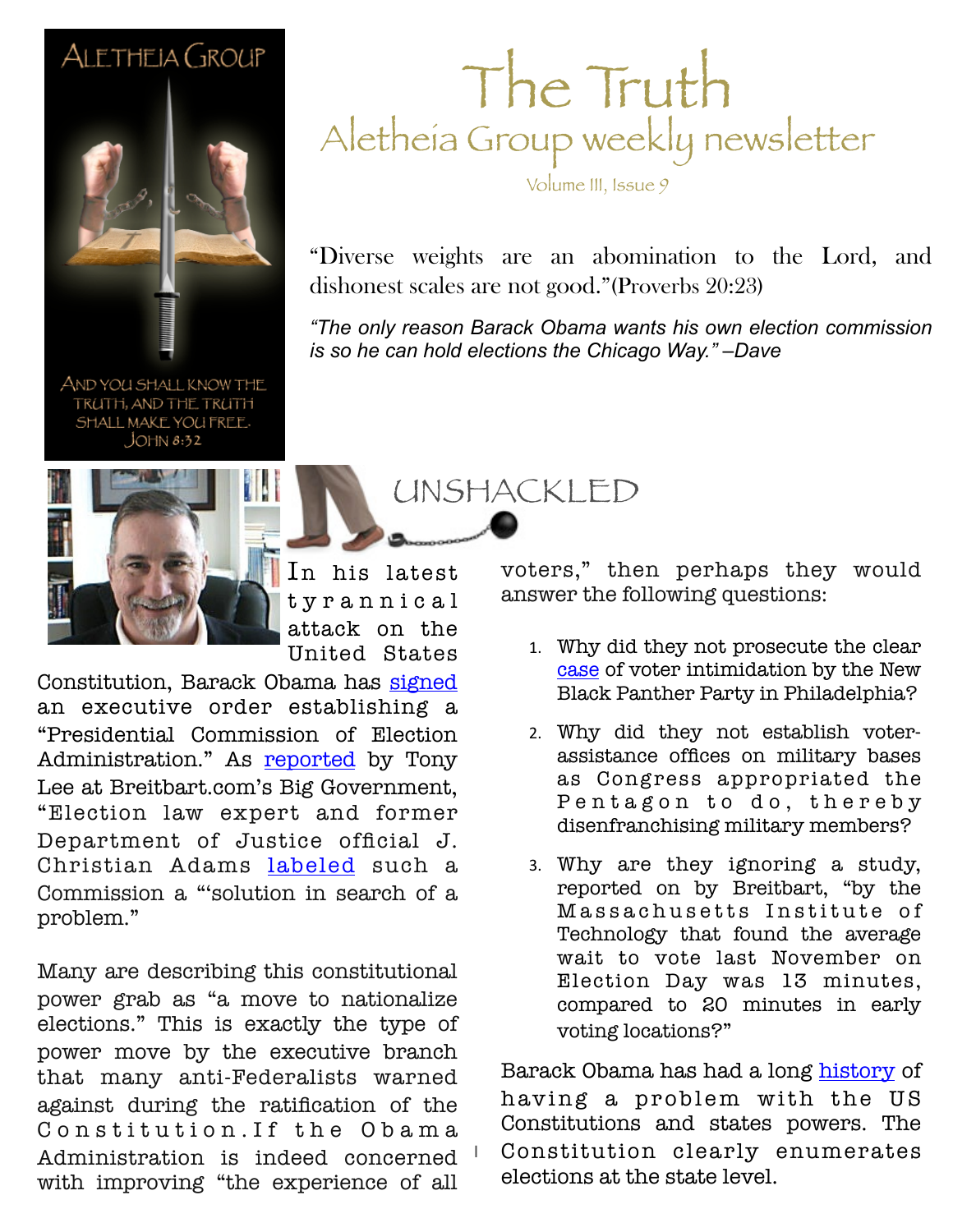### FROM THE FOUNDERS



**The Anti-Federalists greatly feared a strong federal government because they were highly protective of the powers of the states. One way that states are able to maintain power is through holding elections. This grab for power by Barack Obama would have definitely been met with great resistance by them and the rest of the Founding Fathers.**

*Before the existence of express political compacts it was reasonably implied that the magistrate should govern with wisdom and Justice, but mere implication was too feeble to restrain the unbridled ambition of a bad man, or afford security against negligence, cruelty, or any other defect of mind. It is alledged that the opinions and manners of the people of America, are capable to resist and prevent an extension of prerogative or oppression; but you must recollect that opinion and manners are mutable, and may not always be a permanent obstruction against the encroachments of government; that the progress of a commercial society begets luxury, the parent of inequality, the foe to virtue, and the enemy to restraint; and that ambition and voluptuousness aided by flattery, will teach magistrates, where limits are not explicitly fixed to have separate and distinct interests from the people, besides it will not be denied that government assimilates the manners and opinions of the*  community to it. Therefore, a general presumption that rulers will govern well is not a *sufficient security.* Anti-Federalist Papers, Cato Letter V, published in The New-York Journal, November 22, 1787

The anti-federalists knew that a corrupt man with the presidential powers awarded to him in the US Constitution would be able to usurp the powers of the states and ultimately the people.

These men were oft ridiculed by the Federalists as being hyper-sensitive over the powers of royalty and making unsupported accusations.

One can only wonder what both groups would think of the current man in the Oval Office.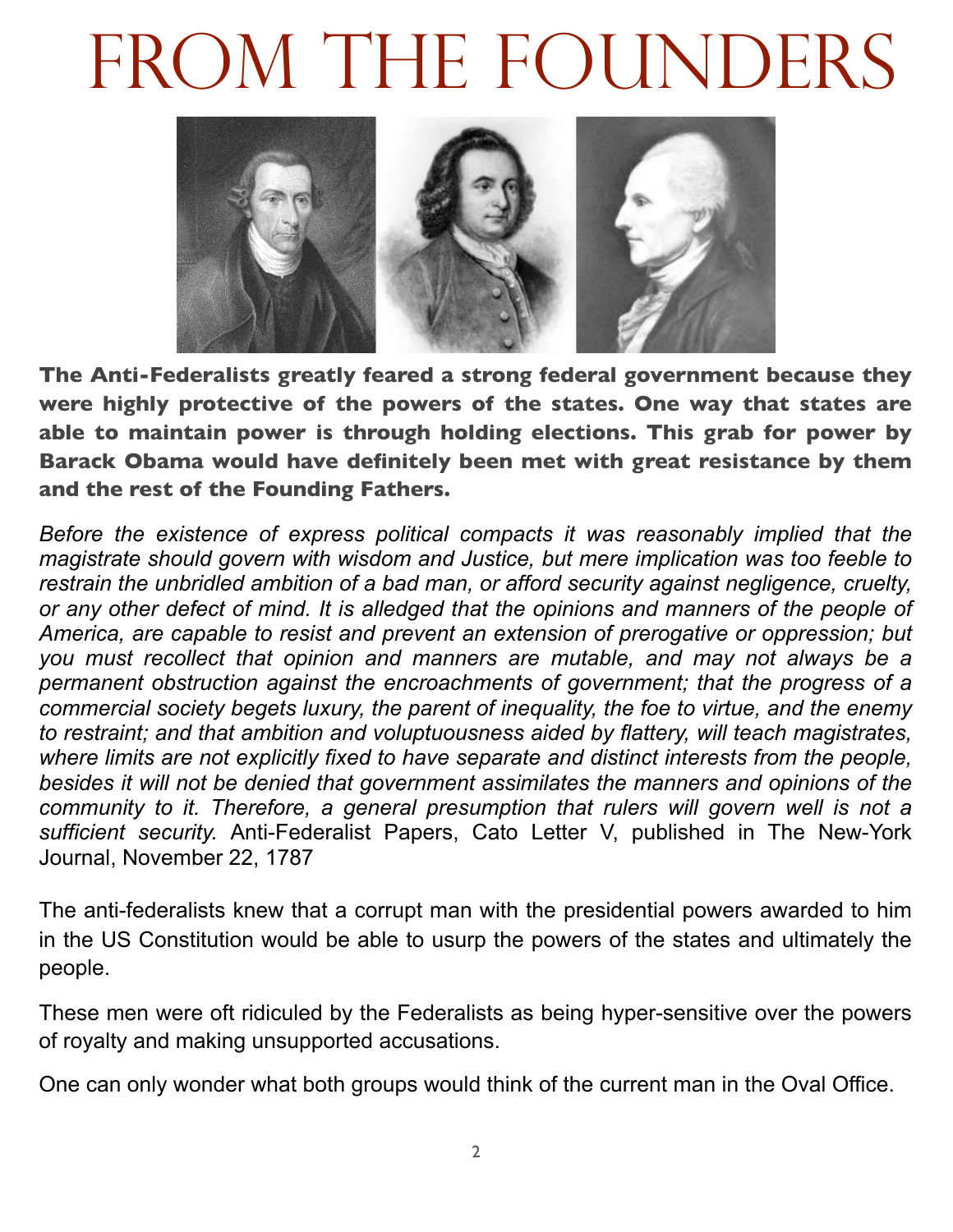## FROM THE PULPIT

"The people have equal reason to mourn when wicked men are preferred by their rulers, and distinguished by their special favors. In times of confusion and degeneracy, wicked and designing men, obtain promotion; and of times such persons are entrusted with the more important concerns of the public, who were never possessed of virtue and economy, suffficient to transact their own. From a "Sermon on the Day of General Election," David Parsons, A.M. Pastor of A Church in Amherst,  $M$ assachusetts - 05/28/1788

Be there no doubt that Barack Obama will prefer wicked men on his election commission. The term "wicked" may seem harsh until we look at its definition: "evil or morally bad in principle or practice." Would it not be considered evil or morally bad in principle or practice if by executive fiat a panel of men and/or women hand-picked by Mr. Obama overturned an election result?

We need not wonder of Mr. Obama and Democrats' intentions when it comes to "voting discrepancies."

To win elections through "voting discrepancies" such as **[found](http://prairiepundit.blogspot.com/2012/11/it-looks-like-democrats-cheated-again.html)** in Pennsylvania during the 2012 presidential election is the work of "wicked and designing men."

Any efforts by law-abiding American voters try to cleanse the voter rolls or require voter identification is met with cries from the Left of voter disenfranchisement and racism. This is done for one reason and one reason only. Those protesting intend to [cheat.](http://www.freerepublic.com/focus/f-bloggers/2859635/posts)

It is high time for the pulpits across America to step up as did Pastor Parsons did 225 years and express speak out against these "time of confusion and degeneracy."

Would to God that church members volunteer in mass to be poll watchers and workers to ensure the integrity of our elections. Who better than Bible-believing, God-fearing men and women to step in the gap for righteousness?

However, understand that if pastors and Christians to attempt to take a lead role in overseeing our elections, do not be surprised if persecution comes from claims of violating the fictitious separation of church and state to getting run out of your own party if you are a Democrat speaking out against voter fraud.

No matter the cost, we must fight this corruption. Turn the page for some suggestions.